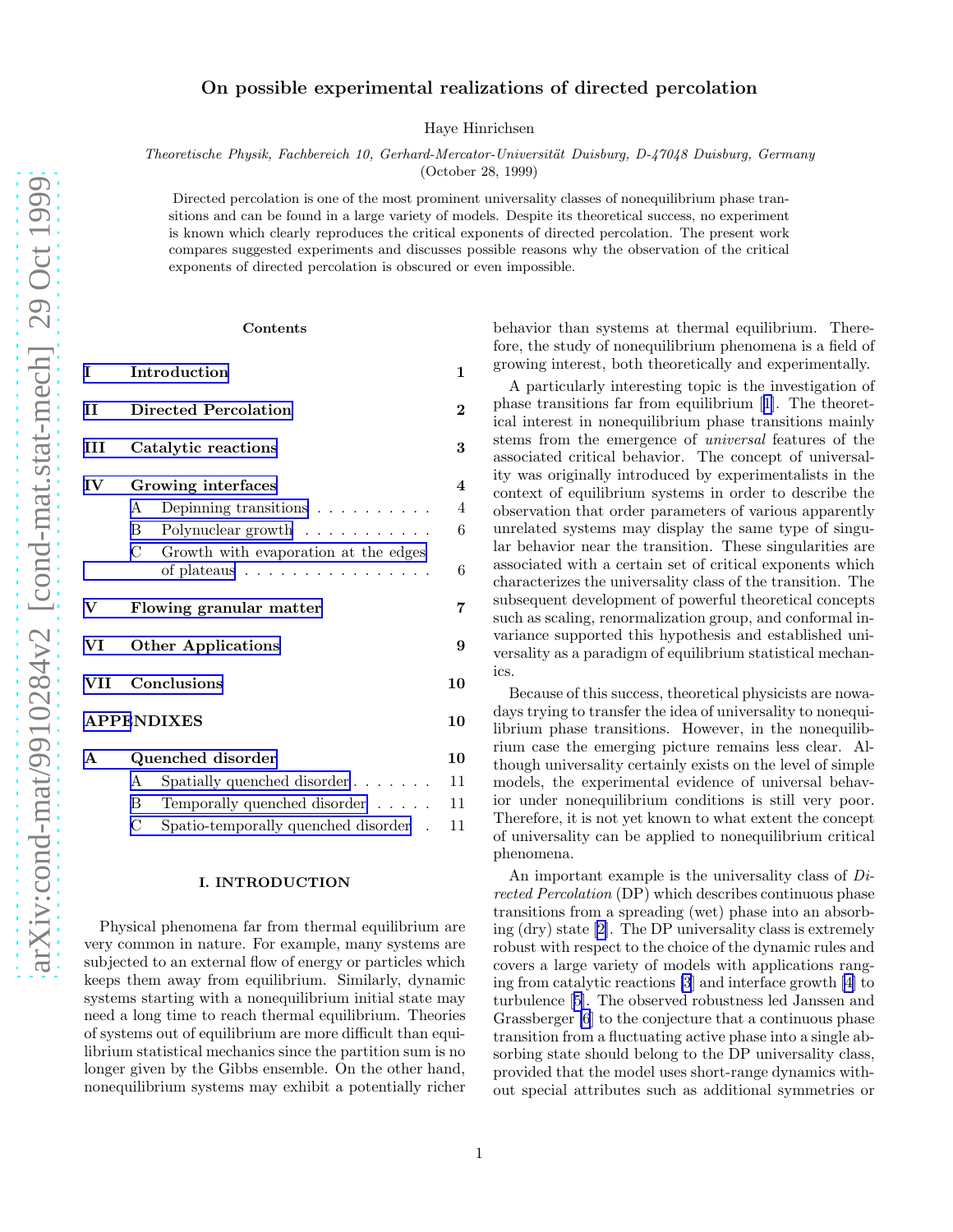<span id="page-1-0"></span>quenched randomness. In fact, DP is the canonical universality class for nonequilibrium phase transitions into absorbing states. Thus it may be as important as the Ising universality class in equilibrium statistical mechanics.

Despite this success in theoretical statistical physics, the critical behavior of DP, especially the set of critical exponents, has not yet been confirmed experimentally. The lack of experimental evidence is indeed surprising, especially since a large number of possible experimental realizations have been suggested in the past. As Grassberger emphasizes in a summary on open problems in DP[[7\]](#page-11-0):

> "...there is still no experiment where the critical behavior of DP was seen. This is a very strange situation in view of the vast and successive theoretical efforts made to understand it. Designing and performing such an experiment has thus top priority in my list of open problems.".

The aim of the present work is to review the most important experiments which have been suggested so far and to discuss their specific problems which could obscure the verification of the critical exponents. After a brief introduction to DP in Sect. II we will first discuss certain catalytic reactions on two-dimensional surfaces which mimic the dynamic rules of DP. As described in Sect. [IV,](#page-3-0) DP may also be realized in certain wetting experiments where the interface between air and liquid undergoes a depinning transition. Another possible realization may be provided by systems of flowing sand on an inclined plane (see Sect. [V](#page-6-0)). However, in none of these experiments the predicted critical exponents could be confirmed convincingly.

What might be the reason for the apparent lack of experimental evidence? It seems that the basic features of DP, which can easily be implemented on a computer, are quite difficult to realize in nature. One of these theoretical assumptions is the existence of an absorbing state. In real systems, however, a perfect non-fluctuating state cannot be realized. For example, a poisoned catalytic surface is not completely frozen, it will rather always be affected by small fluctuations. Although these fluctuations are strongly suppressed, they could still be strong enough to 'soften' the transition, making it impossible to quantify the critical exponents.

Another reason might be the influence of quenched disorder due to spatial or temporal inhomogeneities. In most experiments frozen randomness is expected to play a significant role. For example, a real catalytic surface is not fully homogeneous but characterized by certain defects leading to spatially quenched disorder. As shown in Ref.[[8\]](#page-11-0), this type of disorder may affect or even destroy the critical behavior of DP. Technical details concerning quenched disorder are summarized in the Appendix.



FIG. 1. Directed bond percolation on a diagonal square lattice. Open (closed) bonds are represented as solid (dashed) lines. The spreading agent, introduced at the site marked by the circle, flows downwards through open bonds, generating a certain cluster (bold bonds).

# II. DIRECTED PERCOLATION

Directed percolation was introduced by Broadbent and Hammersley [\[9](#page-11-0)] in 1957 as an anisotropic variant of ordinary percolation[[10](#page-11-0)]. The aim was to describe the connectivity of directed random media such as porous rocks in a gravitational field. Assuming that water can only move downwards, the permeability of a rock will depend on the average connectivity of its pores. One of the simplest models is directed bond percolation. As shown in Fig. 1, neighboring sites (pores) of a diagonal square lattice are connected by bonds (channels) which are open with probability  $p$  and otherwise closed. Because of the gravitational field, the bonds function as 'valves' wherefore the spreading agent can only percolate along the given direction, as indicated by the arrows.

Depending on the actual configuration of open bonds, each site generates a certain *cluster* of connected sites. A cluster of this kind would correspond to the maximal spreading range if the water was injected into a single pore. Below a certain threshold  $p < p_c$  all clusters are finite, i.e., the material is impermeable on large scales. However, above the critical value a cluster may become infinite so that water can percolate over arbitrarily long distances (cf. Fig [2\)](#page-2-0).

Regarding the given direction as 'time', DP may be interpreted as a  $d+1$ -dimensional dynamic process describing the spreading of some non-conserved agent. For example, we may enumerate the sites in Fig. 1 horizontally by a spatial coordinate  $i$  and vertically by a discrete time variable  $t$ . Then, for a given state at time  $t$ , we can determine the state at time  $t + 1$  by means of certain stochastic updates [\[11](#page-11-0)].

Interpreting active sites as particles A and inactive sites as vacancies  $\emptyset$ , the particles can either destroy themselves or produce an offspring. Moreover, if two particles reach the same site, they coagulate to a single particle. Therefore, DP may be regarded as a reactiondiffusion process

diffusion:  
\n
$$
\begin{array}{ll}\n\emptyset + A \to A + \emptyset, \\
\text{self-destruction:} & A \to \emptyset, \\
\text{offspring production:} & A \to A + A, \\
\text{coagulation:} & A + A \to A.\n\end{array} \tag{1}
$$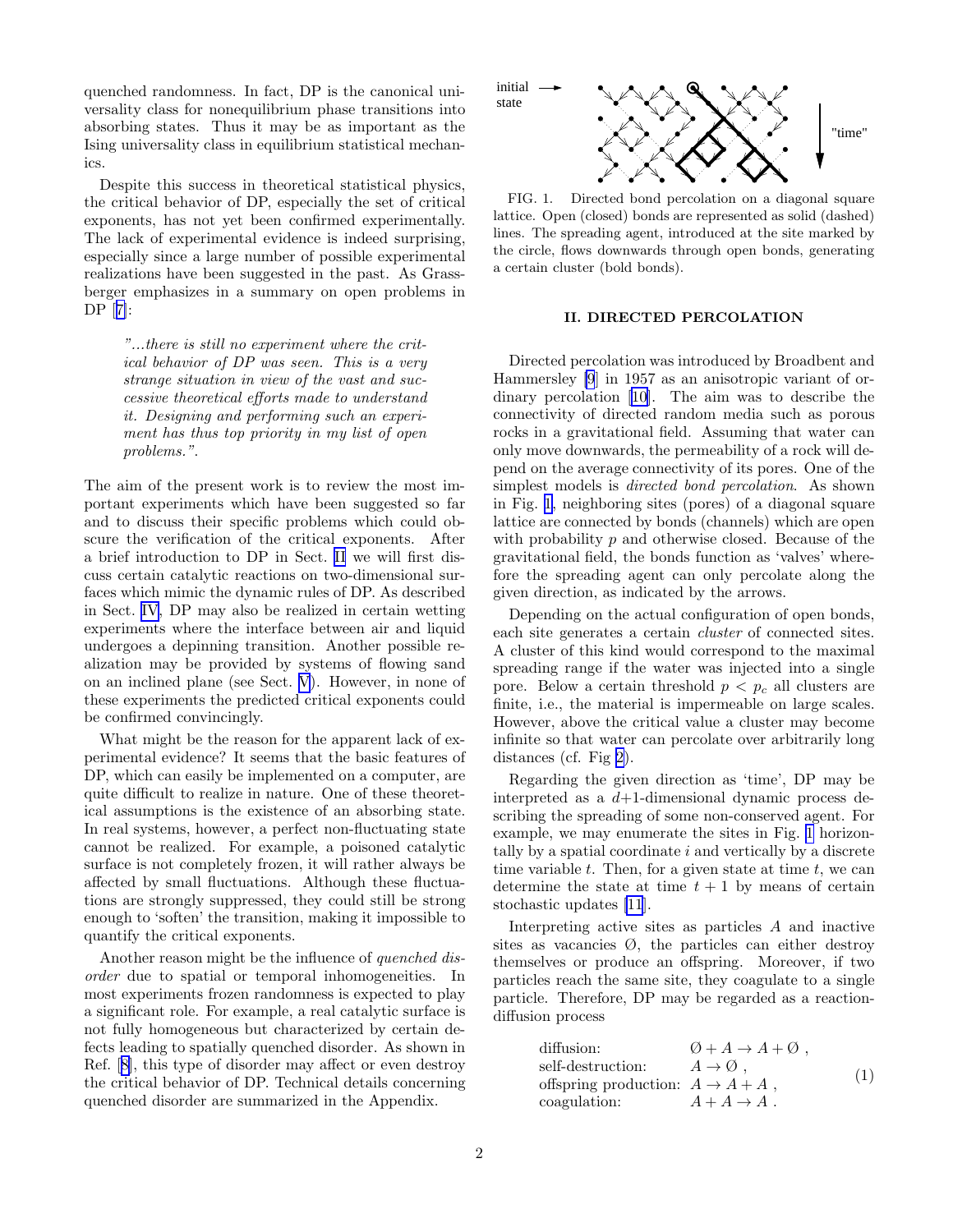<span id="page-2-0"></span>

FIG. 2. Typical DP cluster starting from a single seed below, at, and above criticality.

Depending on the ratio between offspring production and self destruction, the process may either remain active or reach the empty state from where it cannot escape. This is the so-called absorbing state of DP systems. For a special realization of DP, the so-called contact process[[57\]](#page-11-0), the existence of a continuous transition between survival and extinction could be proven rigorously [\[59](#page-11-0)]. Near the transition the stationary density of active sites vanishes as a power law

$$
\rho_{stat} \sim (p - p_c)^{\beta} \,, \tag{2}
$$

where  $\beta$  is the critical exponent associated with the order parameter  $\rho$ . Moreover, the DP process is characterized by a spatial and a temporal correlation length diverging at the transition as

$$
\xi_{\perp} \sim |p - p_c|^{-\nu_{\perp}}, \qquad \xi_{\parallel} \sim |p - p_c|^{-\nu_{\parallel}}.
$$
 (3)

As already mentioned, a large variety of models show essentially the same properties at the transition, forming the DP universality class. The DP class corresponds to a specific field theory[[14\]](#page-11-0) and is characterized by the three critical exponents  $\beta, \nu_{\perp}, \nu_{\parallel}$ . Despite its simplicity, DP has not yet been solved exactly. However, the critical exponents can easily be estimated by computer simulations. The most accurate estimates are summarized in Table I. Notice that in  $d > 4$  spatial dimensions fluctuations become irrelevant so that the exponents are given by their mean field values.

# III. CATALYTIC REACTIONS

It is well known that under specific conditions certain catalytic reactions mimic the microscopic rules of DP models. For example, the Ziff-Gulari-Barshad (ZGB) model, which was designed in order to describe the catalyticreaction  $CO + O \rightarrow CO_2$  on a platinum surface [[3\]](#page-11-0), displays a DP transition. In the ZGB model a gas composed of CO and O<sup>2</sup> molecules with fixed concentrations y and  $1 - y$ , respectively, is brought into contact with a catalytic material. The catalytic surface is represented by a square lattice whose sites can either be vacant  $(\emptyset)$ , occupied by a CO molecule, or occupied by an O atom.

| exponent        | $d=1$ [20]  | $d = 2$ [18] | $d=3$ [21] |  |
|-----------------|-------------|--------------|------------|--|
|                 | 0.276486(8) | 0.584(4)     | 0.81(1)    |  |
|                 | 1.096854(4) | 0.734(4)     | 0.581(5)   |  |
| $\nu_\parallel$ | 1.733847(6) | 1.295(6)     | 1.105(5)   |  |

TABLE I. Numerical estimates for the critical exponents of directed percolation in  $d+1$  dimensions.

CO molecules fill any vacant site at rate  $y$ , whereas  $O_2$ molecules dissociate on the surface into two O atoms and fill pairs of adjacent vacant sites at rate  $1 - y$ . Finally, neighboring CO molecules and O atoms recombine instantaneously to  $CO<sub>2</sub>$  and desorb from the surface. On the lattice the three processes correspond to the reaction scheme

$$
\begin{array}{ccc}\n\emptyset \to \text{CO} & \text{at rate } y, \\
\emptyset + \emptyset \to \text{O} + \text{O} & \text{at rate } 1 - y, \\
\text{O} + \text{CO} \to \emptyset + \emptyset & \text{at rate } \infty\n\end{array},\n\tag{4}
$$

Therefore, if the whole lattice is entirely covered either with CO or O, the system is trapped in a catalytically inactive state. These 'poisoned' states are the two absorbing configurations of the ZGB model. As shown in Fig. [3](#page-3-0), the corresponding phase diagram displays two absorbing phases. For  $y < y_1 \approx 0.389$  the system evolves into the O-poisoned state whereas for  $y > y_2 \approx 0.525$  it always reaches the CO-poisoned state. Between these two values the model is catalytically active. The two transitions into the absorbing phases are different in character, namely discontinuous at  $y = y_2$  and continuous at  $y = y_1$ (see Fig. [3\)](#page-3-0). Motivated by the DP conjecture, Grinstein et al. [\[15](#page-11-0)] expected the latter to belong to the DP universality class. In order to verify this hypothesis, extensive numerical simulations were performed. Initially it was believed that the critical exponents were different from those of DP [\[16](#page-11-0)], while later the transition at  $y = y_1$  was found to belong to DP [\[17](#page-11-0)]. Very precise estimates of the critical exponents were recently obtained in Ref.[[18\]](#page-11-0), confirming the DP conjecture. DP exponents were also obtained in a simplified version of the ZGB model[[19\]](#page-11-0). These theoretical models therefore suggest that certain catalytic reactions could serve as an experimental realization of DP.

In real catalytic reactions, however, only the discontinuous transition at  $y = y_2$  can be observed. The schematic graph on the right-hand side of Fig. [3](#page-3-0) shows the reaction rates as functions of the CO pressure measured in a catalyticreaction on a  $Pt(210)$  surface [[22\]](#page-11-0). Although the experiment was designed in order to investigate the technologically interesting regime of high activity close to the first-order phase transition, it clearly indicates that poisoning with oxygen does not occur. Instead the reactivity increases almost linearly with the CO pressure. Similar results were obtained for Pt(111) and for other catalytic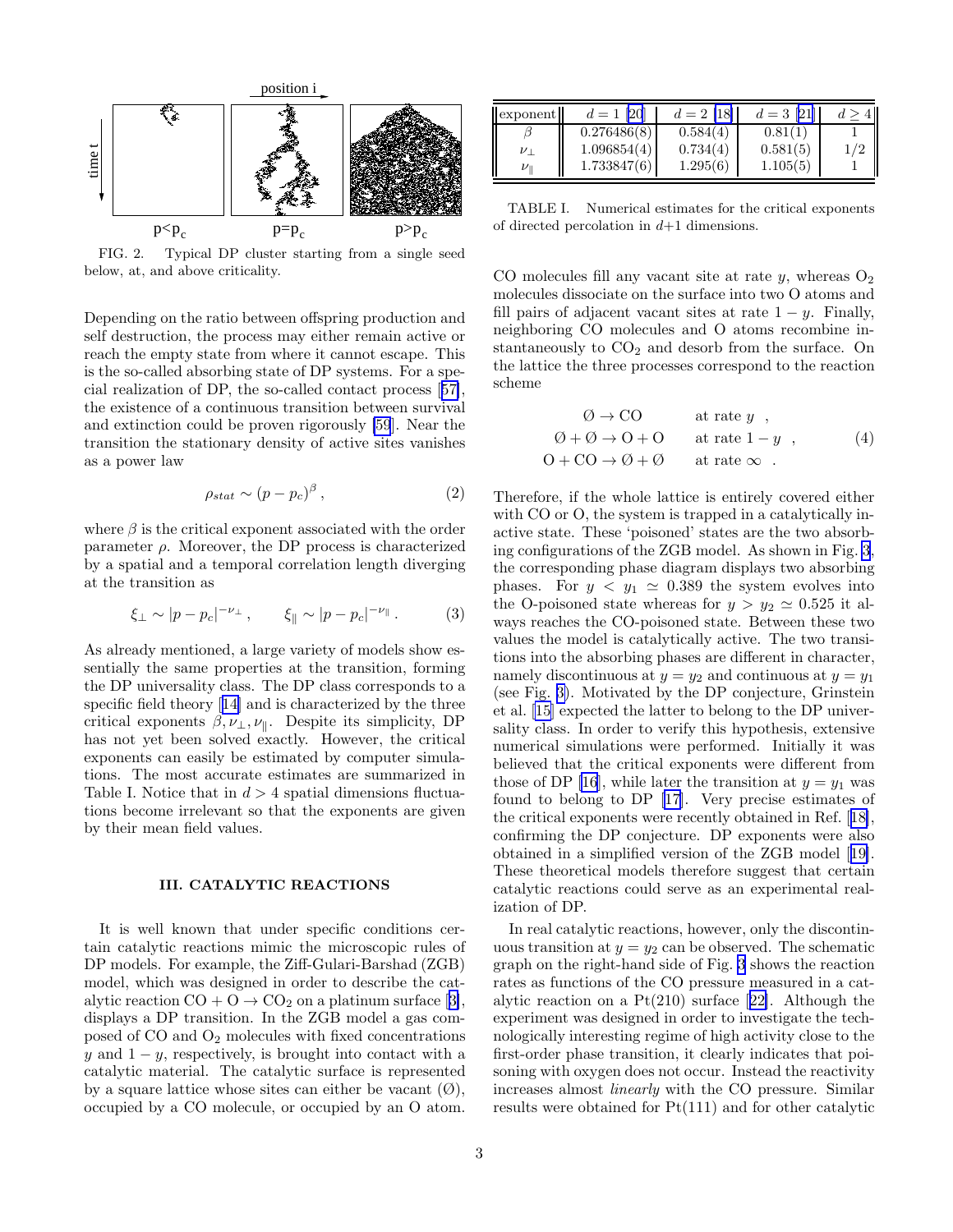<span id="page-3-0"></span>

FIG. 3. Catalytic reactions in theory (left) and experiment (right). The schematic graphs show the concentrations of oxygen (solid line) and carbonmonoxide (dashed line) as a function of the CO adsorption rate.

materials. Thus, so far there is no experimental evidence for the DP transition predicted by the ZGB model.

One may speculate why the DP transition is obscured or even destroyed under experimental conditions. A possible reason might be the reaction chain being much more complicated than in the ZGB model [\[23](#page-11-0)]. Moreover, the O-poisoned system might not be in a perfect absorbing state, i.e., the surface can still adsorb CO molecules although it is satured with carbonmonoxide. Another possibility is thermal (nonreactive) desorption of oxygen which – in the DP language – would correspond to spontaneous creation of active sites due to an external field[[24\]](#page-11-0). Finally, defects and inhomogeneities of the catalytic material could lead to an effective (spatially quenched) disorder. As shown in the Appendix, this type of disorder is marginal. It can therefore seriously affect the critical behavior and even modify the values of the exponents.

For a long time microscopic details were difficult to study experimentally. However, novel techniques such as scanning tunneling microscopy (STM) led to an enormous progress in the understanding of catalytic reactions. They also point at various unexpected subtleties. For example, recent experiments revealed that the reactions preferably take place at the perimeter of oxygen islands [\[25](#page-11-0)]. Furthermore, it was observed that the adsorbed CO molecules on Pt(111) may form three different rotational patterns representing the  $c(4\times2)$  structure of CO on platinum, leading to three competing absorbing states [\[26\]](#page-11-0). Moreover, the STM technique allows one to trace individual molecular reactions and to determine the corresponding reaction rates. In addition, the influence of defects such as terraces on catalytic reactions can be quantified experimentally[[27\]](#page-11-0). We may therefore expect a considerable progress in the understanding of catalytic reactions in near future.

### IV. GROWING INTERFACES

Various models for interface growth exhibit a roughening or depinning transition which can be related to DP. In this Section we discuss three examples, namely transitions of depinning interfaces in random media, polynuclear growth processes, and solid-on-solid growth with evaporation at the edges of plateaus.

### A. Depinning transitions

Depinning transitions of driven interfaces provide a very promising class of experiments which could be related to DP [\[28](#page-11-0)]. In these experiments a liquid is pumped through a porous medium. If the driving force  $F$  is sufficiently low the liquid cannot move through the medium since the air/liquid interface is pinned at certain pores. Above a critical threshold, however, the interface starts moving through the medium with an average velocity v. Close to the transition,  $v$  is expected to scale as

$$
v \sim \left(\frac{F - F_c}{F_c}\right)^{\theta},\tag{5}
$$

where  $\theta$  is the velocity exponent. Moreover, in the moving phase  $F > F_c$  the interface roughness averaged over length  $\ell$  should obey the usual scaling law for roughening interfaces [\[29](#page-11-0)]

$$
w(\ell, t) \sim \ell^{\alpha} f(t/\ell^{\tilde{z}}), \qquad (6)
$$

where  $\alpha$  is the so-called roughening exponent. One of the first experiments in 1+1 dimensions was performed by Buldyrev et al., who studied the wetting of paper in a basin filled with suspensions of ink or coffee[[30\]](#page-11-0). Measuring the interface width they found the roughness exponent  $\alpha = 0.63(4)$ . In various other experiments the values are scattered between 0.6 and 1.25. This is surprising since the Kardar-Parisi-Zhang (KPZ) class[[31,32\]](#page-11-0), the canonical universality class for roughening interfaces, predicts the exponent  $\alpha = 1/2$  which is smaller than the experimentally observed values.

It is believed that the large values of  $\alpha$  are due to inhomogeneities of the porous medium. Due to these inhomogeneities, the interface does not propagate uniformly by local fluctuations as in the KPZ equation, it rather propagates by avalanches. In the literature two universality classes for this type of interfacial growth have been proposed. In case of linear growth the interface should be described by a random field Ising model [\[33](#page-11-0)], leading to the exponents  $\alpha = 1$ ,  $\tilde{z} = 4/3$ , and  $\theta = 1/3$  in 1+1 dimensions. In the presence of a KPZ-type nonlinearity, however, the roughening process should exhibit a *depin*ning transition which is related to DP[[4,34](#page-11-0)]. Notice that the underlying DP mechanism of depinning transitions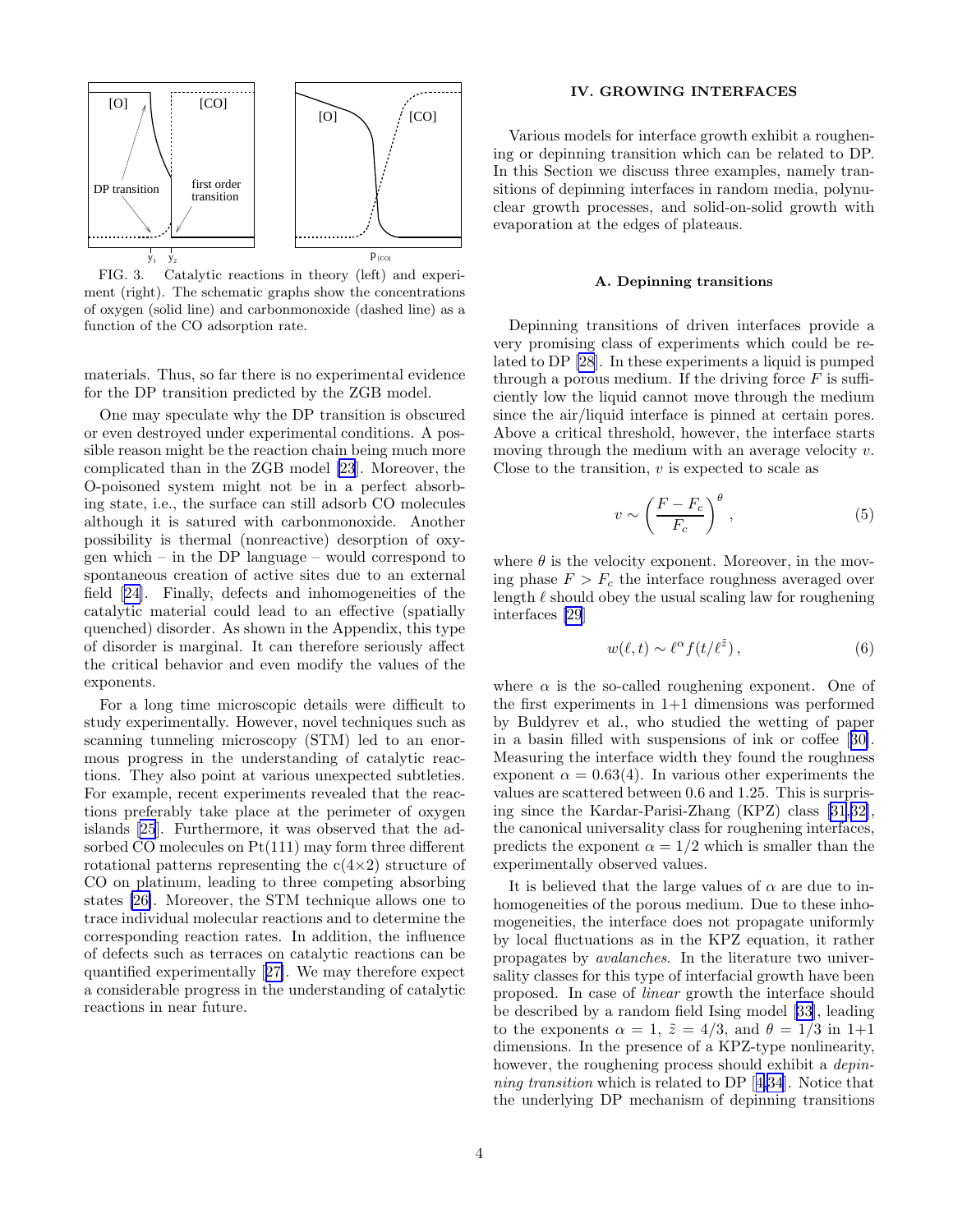

FIG. 4. Simple model exhibiting a depinning transition. The pores are represented by cells on a diagonal square lattice. The permeability across the edges of the cells depends on the direction of flow: In downwards direction all edges are permeable whereas in upwards direction they are permeable with probability p and impermeable otherwise. The right panel of the figure shows a particular configuration of open (dashed) and closed (solid) edges. Pumping in water from below, the interface becomes pinned along a eirected path of solid lines, leading to a finite cluster of wet cells (shaded region). The dashed arrow represents an open path in order to illustrate the flow.

differs significantly from an ordinary directed percolation process in a porous medium subjected to a gravitational field (cf. Sect. [VI](#page-8-0)). In the latter case the spreading agent is restricted to percolate along a given direction, i.e., the flow is strictly unidirectional. In depinning experiments, however, water may flow both according the pumping force  $and$  – even more easily – in opposite direction, as will be explained below.

A simple model exhibiting a depinning transition is shown in Fig. 4. In this model the pores are represented by cells of a diagonal square lattice. The liquid can flow to neighboring cells by crossing the edges of the cell. Depending on the direction of the flow these edges can either be open or closed. For simplicity we assume that all edges are permeable in downwards direction, whereas in upwards direction they can only be crossed with a certain probability p. Thus, by starting with a horizontal row of wet cells at the bottom, we obtain a compact cluster of wet cells, as illustrated in Fig. 4. The size of the cluster (and therewith the penetration depth of the liquid) depends on  $p$ . If  $p$  is large enough, the cluster is infinite, corresponding to a moving interface. If  $p$  is sufficiently small, the cluster is bound from above, i.e., the interface becomes pinned.

The depinning transition is related to DP as follows. As can seen in the figure, a pinned interface may be interpreted as a directed path along impermeable edges running from one boundary of the system to the other. Obviously, the interface becomes pinned only if there exists a directed path of impermeable bonds connecting the boundaries of the system. Hence the depinning transition is related to an underlying DP process running perpendicular to the direction of growth. The pinning mechanism is illustrated in Fig. 5, where a supercritical DP cluster propagates from left to right. The cluster's backbone, consisting bonds connecting the two boundaries, is



FIG. 5. Pinned interface and the underlying DP process. The figure is explained in the text.

indicated by bold dots. The shaded region denotes the resulting cluster of wet cells. As can be seen, the interface will be pinned at the lowest lying branch of the DP backbone. Therefore, the roughening exponent coincides with the meandering exponent

$$
\alpha = \nu_{\perp}/\nu_{\parallel} \tag{7}
$$

of the backbone. Moreover, by analyzing the dynamics of the moving interface, it can be shown that the dynamic critical exponents are given by  $\theta = \alpha$  and  $\tilde{z} = 1$ . Thus, depinning transitions in inhomogeneous porous media may serve as experimental realizations of the DP universality class.

Comparing the prediction (7) with the result  $\alpha =$ 0.63(4) obtained by Buldyrev et al.[[30\]](#page-11-0) we find an excellent coincidence, confirming the validity of the model introduced above. Therefore, this experiment can be regarded as a first experimental evidence of DP exponents. However, only one exponent has been verified, and it is not fully clear how accurate and reproducible these exponents are. Further experimental effort in this direction would be desirable.

Similar experiments were carried out in 2+1 dimensions with a spongy-like material used by florists, as well as fine-grained paper rolls[[35\]](#page-11-0). In this case, however, the exponent  $\alpha$  is not related to 2+1-dimensional DP, instead it corresponds to the dynamic exponent of percolating directed interfaces in 2+1 dimensions. In experiments as well as in numerical simulations a roughness exponent  $\alpha = 0.50(5)$  was obtained.

In order to perform a depinning experiment which can easily be reproduced, Dougherty and Carle measured the dynamical avalanche distribution of an air/water interface moving through a porous medium made of glass beads [\[36](#page-11-0)]. Assuming an underlying DP process, the distribution  $P(s)$  of avalanche sizes s is predicted to behave algebraically. In the experiment, however, a stretched exponential behavior  $P(s) \sim s^{-b} e^{-s/L}$  is observed even for small flowing rates. The estimates for the exponent b are inconclusive; they depend on the time window of the measurement and vary between  $-0.5$  and 0.85. Even more recently Albert et al. proposed a method allowing to identify the universality class by measuring the propa-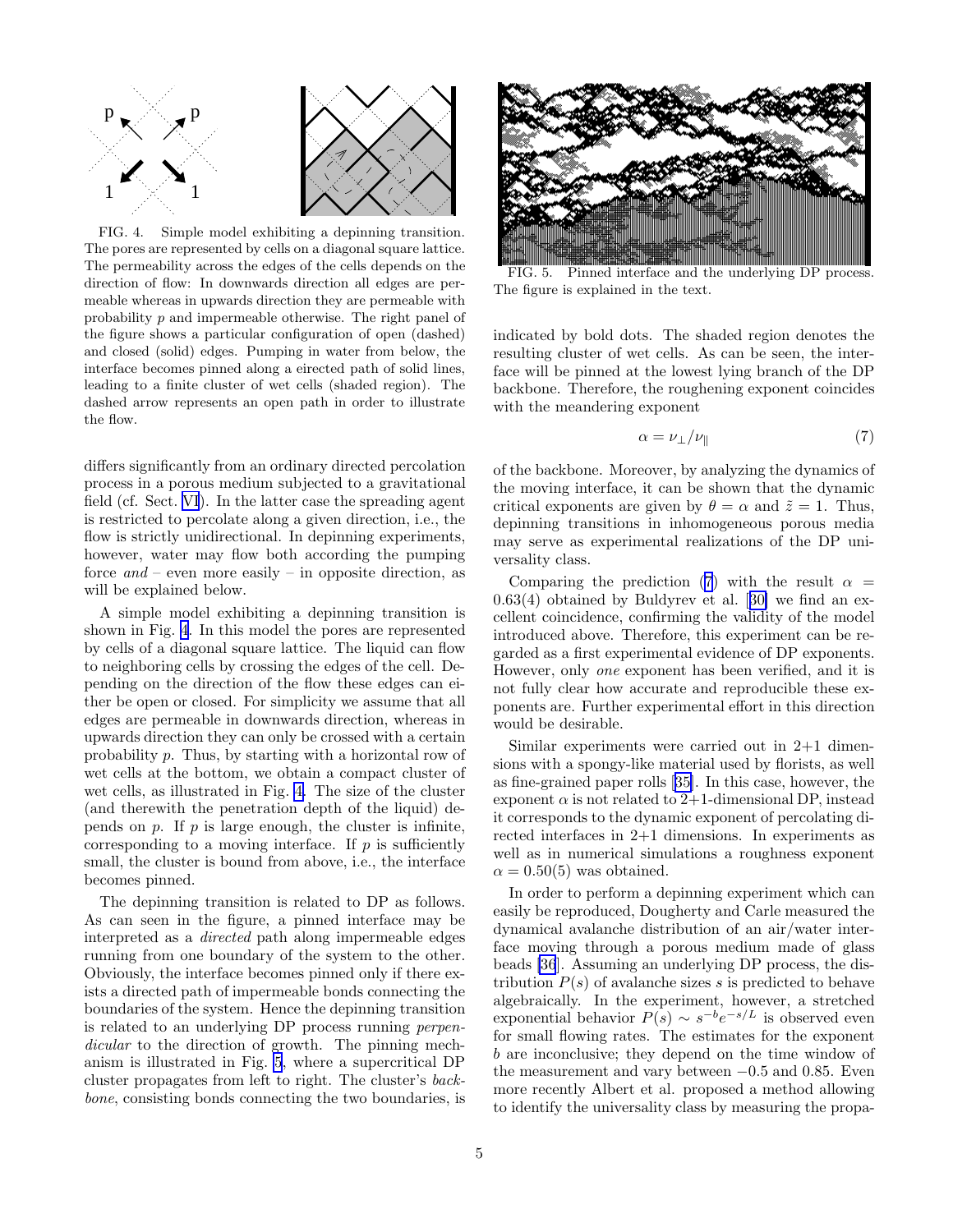<span id="page-5-0"></span>

FIG. 6. Polynuclear growth model. In the first half time step atoms are deposited with probability  $p$ . In the second half time step islands grow deterministically by one step and coalesce.

gation velocity of locally tilted parts of the interface[[37\]](#page-11-0). Their results suggest that interfaces propagating in glass beads are not described by a DP depinning process, but to be related instead to the random-field Ising model. From the theoretical point of view this is surprising since linear growth of the interface is a special case which requires fine-tuning of certain parameters. Further experimental effort would be needed to understand these findings.

#### B. Polynuclear growth

A completely different DP mechanism is responsible for roughening transitions in so-called polynuclear growth (PNG) models[[38–40\]](#page-11-0). A key feature of PNG models is the use of parallel updates, leading to a maximal propagation velocity of one monolayer per time step. For a high adsorption rate the interface is smooth, propagating at maximal velocity  $v = 1$ . Decreasing the adsorption rate below a certain critical threshold, PNG models exhibit a roughening transition to a rough phase with  $v < 1$ . In contrast to equilibrium roughening transitions, which only exist in  $d \geq 2$  dimensions, PNG models have a roughening transition even in one spatial dimension.

Probably the simplest PNG model investigated so far is defined by the following dynamic rules[[38\]](#page-11-0). In the first half time step atoms 'nucleate' stochastically at the surface by

$$
h_i(t + 1/2) = \begin{cases} h_i(t) + 1 & \text{with prob. } p, \\ h_i(t) & \text{with prob. } 1 - p. \end{cases}
$$
 (8)

In the second half time step the islands grow deterministically in lateral direction by one step. This type of growth may be expressed by the update rule

$$
h_i(t+1) = \max_{j \in \langle i \rangle} \left[ h_i(t+1/2), h_j(t+1/2) \right], \qquad (9)
$$

where  $j$  runs over the nearest neighbors of site  $i$ .

The relation to DP can be established as follows. Starting from a flat interface  $h_i(0) = 0$ , let us interpret sites at maximal height  $h_i(t) = t$  as active sites of a DP process. The adsorption process (8) turns active sites into the inactive state with probability  $1 - p$ , while the process  $(9)$  resembles offspring production. Therefore, if  $p$ is large enough, the interface is smooth and propagates

with maximal velocity  $v = 1$ . This situation corresponds to the active phase of DP. Therefore, we expect the density of sites at maximal height to scale as

$$
\frac{1}{N} \sum_{i} \delta_{h_i - t} \sim (p - p_c)^{\beta},\tag{10}
$$

where N denotes the system size. Below a critical threshold, however, the density of active sites at the maximum height  $h_i(t) = t$  vanishes; the growth velocity is smaller than 1 and the interface evolves into a rough state. Although this mapping to DP is not exact, numerical simulations suggest that it still remains valid on a qualitative level. More specifically, it turns out that PNG models are related to a unidirectionally coupled hierarchy of DP processes[[41\]](#page-11-0).

A closely related class of models was introduced in order to describe the growth of colonial organisms such as fungi and bacteria[[42\]](#page-11-0), motivated by recent experiments with the yeast Pichia membranaefaciens on solidified agarose film[[43\]](#page-11-0). By varying the concentration of polluting metabolites, different front morphologies were observed. The model proposed in [\[42](#page-11-0)] aims to explain these morphological transitions on a qualitative level. A careful analysis of the dynamic rules shows that models for fungal growth and PNG models are very similar in character. They both employ parallel dynamics and exhibit a DP-related roughening transition.

Concerning experimental realizations of PNG models, one major problem – apart from quenched disorder – is the use of parallel updates. The type of update is crucial; by using random-sequential updates the transition is lost since in this case there is no maximum velocity. However, in realistic experiments atoms do not move synchronously, but the adsorption events are rather randomly distributed in time. Therefore, random sequential updates might be more appropriate to describe such experiments. It thus remains an open question to what extent PNG processes can be realized in nature. In fact, it would be interesting to see if PNG can be generalized to random-sequential dynamics.

# C. Growth with evaporation at the edges of plateaus

DP-related roughening transitions can also be observed in certain solid-on-solid growth processes with randomsequential updates[[44,45\]](#page-11-0). As a key feature of these models, atoms may desorb exclusively at the edges of existing layers, i.e., at sites which have at least one neighbor at a lower height. By varying the growth rate, such growth processes display a roughening transition from a non-moving smooth phase to a moving rough phase.

A simple solid-on-solid model for this type of growth is defined by the following dynamic rules[[44](#page-11-0)]: For each update a site  $i$  is chosen at random and an atom is adsorbed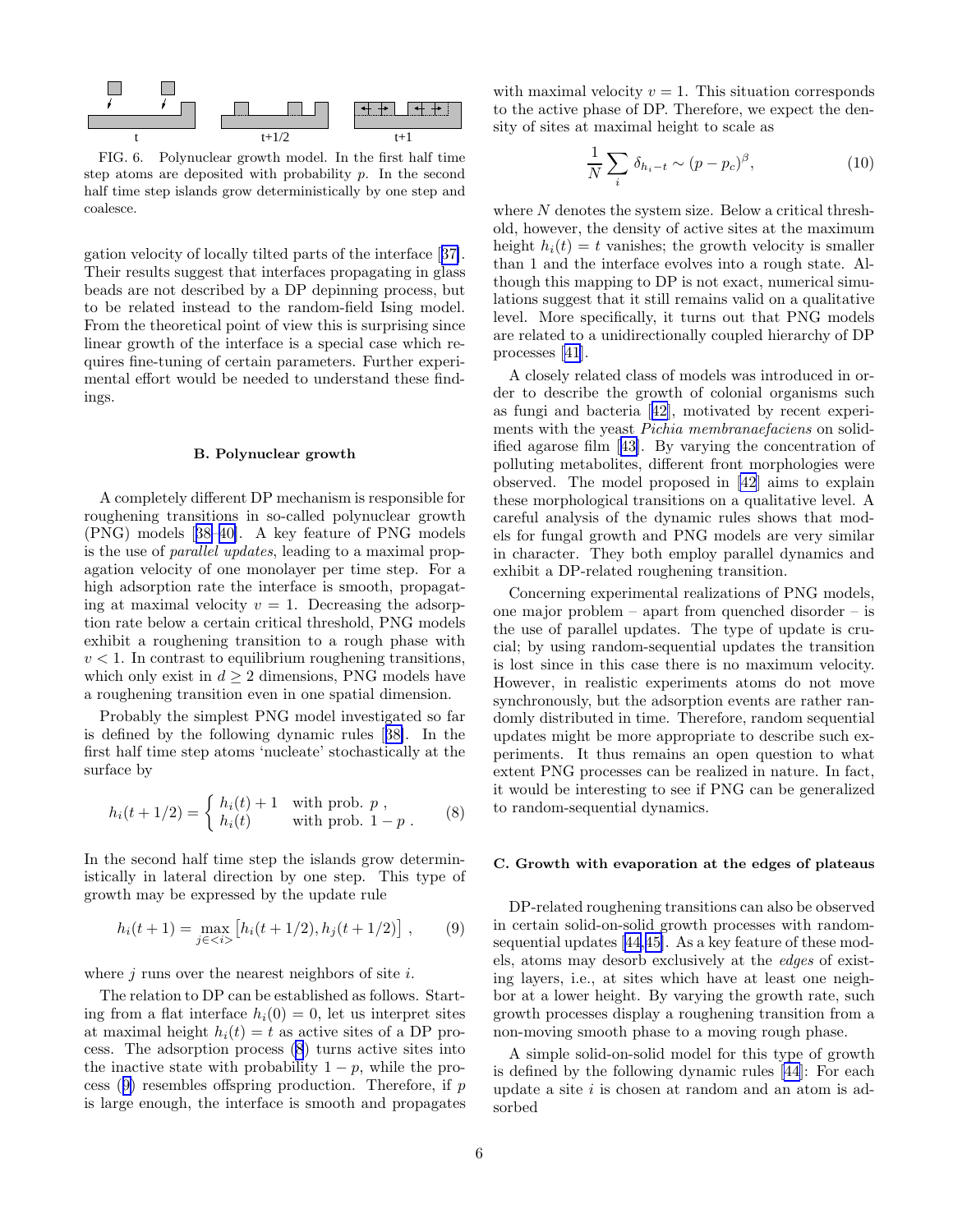<span id="page-6-0"></span>

FIG. 7. Restricted solid-on-solid growth model exhibiting a roughening transition from a non-moving smooth to a moving rough phase. Monomers are randomly deposited whereas desorption takes place only at the edges of plateaus.

$$
h_i \to h_i + 1 \text{ with probability } q \tag{11}
$$

or desorbed at the edge of a plateau

$$
h_i \to \min(h_i, h_{i+1})
$$
 with probability  $(1 - q)/2$ ,  $h_i \to \min(h_i, h_{i-1})$  with probability  $(1 - q)/2$ . (12)

Moreover, the growth process is assumed to be *restricted*, i.e., updates are only carried out if the resulting configuration obeys the constraint

$$
|h_i - h_{i \pm 1}| \le 1 . \tag{13}
$$

The qualitative behavior of this model is illustrated in Fig. 7. For small q the desorption processes  $(12)$  dominate. If all heights are initially set to the same value, this level will remain the bottom layer of the interface. Small islands will grow on top of the bottom layer but will be quickly eliminated by desorption at the island edges. Thus, the interface is effectively anchored to its bottom layer and a smooth phase is maintained. The growth velocity v is therefore zero in the thermodynamic limit. As  $q$  is increased, more islands on top of the bottom layer are produced until above  $q_c \approx 0.189$ , the critical value of q, they merge forming new layers at a finite rate, giving rise to a finite growth velocity. In an infinite system the growth velocity scales near the transition as

$$
v \sim \xi_{\parallel}^{-1} \sim (p - p_c)^{\nu_{\parallel}}.
$$
 (14)

Since the propagation velocity fluctuates locally, the interface evolves into a rough state according to the predictions of the KPZ equation. The same type of critical behavior is observed in similar models without the restriction (13).

At the transition the dynamics of the model is related to DP as follows. Starting with a flat interface at zero height, let us consider all sites with  $h_i = 0$  as particles  $A$  of a DP process. Growth according to Eq.  $(11)$ corresponds to spontaneous annihilation  $A \to \emptyset$ . Conversely, desorption may be considered as a particle creation process. However, since atoms may only desorb at the edges of plateaus, particle creation requires a



FIG. 8. Possible experimental realization of the growth process defined in Eqs. (11) and (12) by lateral growth of a monolayer on a substrate.

neighboring active site, corresponding to offspring production  $A \rightarrow 2A$ . These rules resemble (although not exactly) the dynamics of a DP process. In contrast to PNG models, the DP process takes place at the bottom layer of the interface. Moreover, the roughening transition does not depend on the use of either parallel or random-sequential updates. However, if composite particles instead of monomers are deposited on the surface, the universality class may change due to additional symmetries[[46\]](#page-11-0).

With respect to experimental realizations of the dynamic rules (11)-(12) we note that atoms are not allowed to diffuse on the surface. This assumption is rather unnatural since in most experiments the rate for surface diffusion is much higher than the rate for desorption back into the gas phase. Therefore, it will be difficult to realize this type of homoepitaxial growth experimentally. However, in a different setup, the above model could well be relevant [\[47](#page-11-0)]. As illustrated in Fig. 8, a laterally growing monolayer could resemble the dynamic rules (11) and (12) by identifying the edge of the monolayer with the interface of the growth model. In this case 'surface diffusion', i.e. diffusion of atoms along the edge of the monolayer, is highly suppressed. Moreover, in single-step systems (such as fcc(100) surfaces) it would also be possible to implement the restriction (13).

### V. FLOWING GRANULAR MATTER

It has been shown recently that simple systems of flowing sand on an inclined plane, e.g. the experiments performed by Douady and Daerr[[48,49\]](#page-11-0), could serve as experimental realizations of DP[[50\]](#page-12-0). In the Douady-Daerr experiment glass beads with a diameter of 250-425  $\mu$ m are poured uniformly at the top of an inclined plane covered by a rough velvet cloth (see Fig. [9\)](#page-7-0). As the beads flow down, a thin layer settles and remains immobile. Increasing the angle of inclination  $\phi$  by  $\Delta\phi$  the layer becomes dynamically unstable, i.e., by locally perturbing the system at the top of the plane an avalanche of flowing granular matter will be generated. In the experiment these avalanches have the shape of a fairly regular triangle with an opening angle  $\theta$ . As the increment  $\Delta\varphi$ decreases, the value of  $\theta$  decreases, vanishing as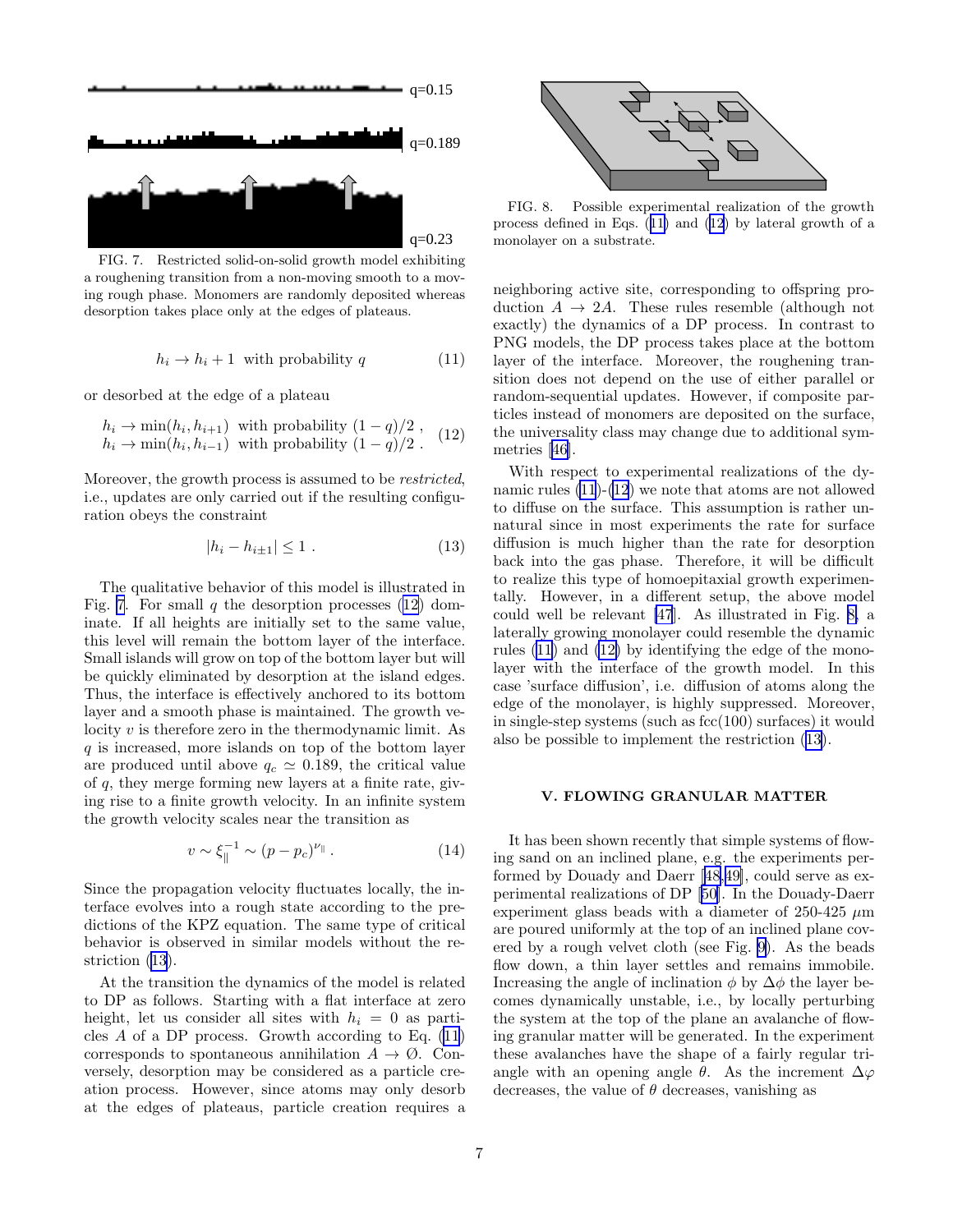<span id="page-7-0"></span>

FIG. 9. Simplified drawing of the Douady-Daerr experiment. At a given angle  $\phi$  a layer of a certain thickness settles. Perturbing the layer locally with a stick leads to an avalanche of flowing sand.

$$
\tan \theta \sim (\Delta \varphi)^x \tag{15}
$$

with a certain critical exponent  $x$ . The experimental results suggest the value  $x = 1$  [\[49](#page-11-0)].

In order to explain the experimentally observed triangular form of the avalanches, Bouchaud et al. proposed a mean-field theory based on deterministic equations taking the actual local thickness of the flowing avalanche into account [\[51\]](#page-12-0). This theory predicts the exponent  $x = 1/2$ . Another explanation assumes that flowing sand may be associated with a nearest-neighbor spreading process [\[50](#page-12-0)]. Considering the avalanche as a cluster of active sites while identifying the vertical coordinate of the plane with time and the increment of inclination  $\Delta\varphi$  with  $p-p_c$ the opening angle is expected to scale as

$$
\tan \theta \sim \xi_{\perp} / \xi_{\parallel} \sim (\Delta \varphi)^{\nu_{\parallel} - \nu_{\perp}}, \qquad (16)
$$

where  $\nu_{\parallel}$  and  $\nu_{\perp}$  are the scaling exponents of the spreading process under consideration.

To support this scaling argument, a simple lattice model was introduced which mimics the physics of flowing sand [\[50](#page-12-0)]. The model exhibits a transition from an inactive to an active phase with avalanches whose compact shapes reproduce the experimental observations. On laboratory scales the model predicts the exponent  $x = 1$ , corresponding to the universality class of compact directed percolation (CDP) which is characterized by the exponents[[52\]](#page-12-0)

$$
\nu_{\parallel} = 2, \qquad \nu_{\perp} = 1, \qquad \beta = 0.
$$
\n(17)

The CDP behavior, however, is only an initial transient and crosses over to DP after a very long time. Thus the Douady-Daerr experiment – performed on sufficiently large scales – may serve as a physical realization of DP. Irregularities of the layers thickness may affect the spreading properties of avalanches. However, such inhomogeneities can be considered as a kind of spatio-temporally



FIG. 10. Typical clusters generated at criticality on small and large scales, illustrating the crossover from CDP to DP.

quenched disorder which is irrelevant on large scales (see Appendix). Thus, in contrast to the previous examples, the problem of quenched disorder does not play a major role in this type of experiments.

The crossover from CDP to DP is very slow and presently not accessible in the experiments. To illustrate the crossover, two avalanches are plotted on different scales in Fig. 10. The left one represents a typical avalanche within the first few thousand time steps. As can be seen, the cluster appears to be compact. However, as shown in the right panel of Fig. 10, the cluster breaks up into several branches after a very long time. As a precondition for DP behavior, initially compact avalanches should thus be able to break up into several branches. Only then is it worthwhile to optimize the experimental setup and to measure the critical exponents quantitatively.

More recent experimental studies [\[53](#page-12-0)] confirm that for high angles of inclination critical avalanches do split up into several branches (see Fig. [11\)](#page-8-0). Yet here the avalanches have no well defined front, the propagation velocity of separate branches rather depends on their thickness. It is therefore no longer possible to interpret the vertical axis as a time coordinate. Moreover, it is not yet known how the spreading process depends on correlations in the initial state. As shown in Ref. [\[54](#page-12-0)], such long-range correlations may change the values of certain dynamic critical exponents. However, recent studies of a single rolling grain on an inclined rough plane [\[55](#page-12-0)] support that there are presumably no long-range correlations due to a 'memory' of rolling grains. By means of molecular dynamics simulations it was shown that the motion of a rolling grain consists of many small bounces on each grain of the supporting layer. Therefore, the rolling grain quickly dissipates almost all of the energy gain from the previous step and thus forgets its history very fast. For this reason it seems to be unlikely that quenched disorder of the prepared layer involves long-range correlations. Therefore, flowing granular matter seems to be a promising candidate for an experimental realization of DP.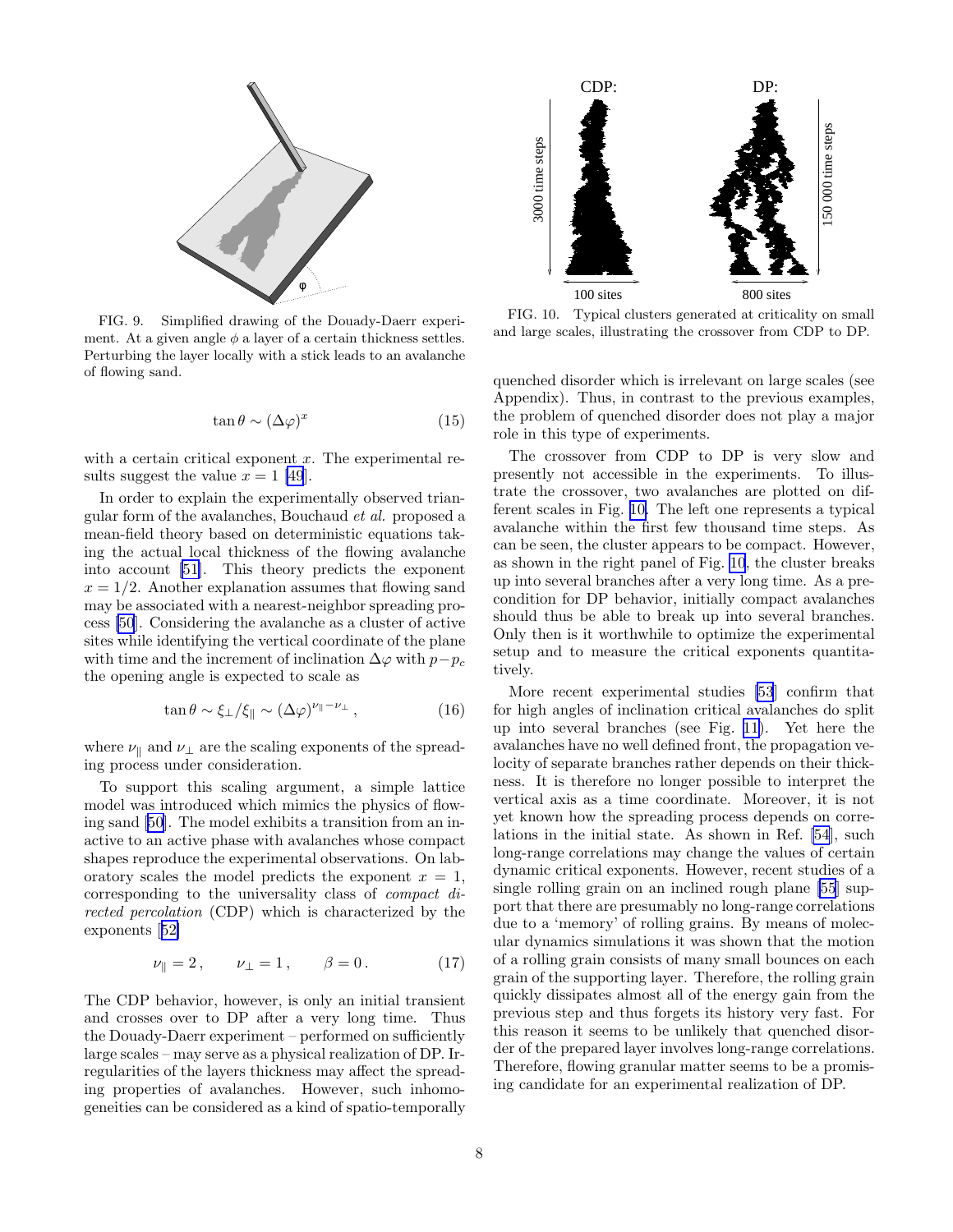<span id="page-8-0"></span>

FIG. 11. Avalanches splitting up into several branches, observed in recent experiments with high angle of inclination (reprinted with kind permission from A. Daerr).

## VI. OTHER APPLICATIONS

This section discusses other applications which are less promising to serve as experimental realizations of DP, although they are frequently quoted in the literature.

Porous media: One example is percolating water in a porous medium subjected to an external driving force. The medium could be a porous rock in a gravitational field where neighboring pores are connected by channels with a certain probability. Depending on this probability, the penetration depth is either finite or the water may "percolate" over infinitely long distances through the medium. Due to the external driving force, the flow in the medium is assumed to be strictly unidirectional, i.e., the water can only flow downwards (in contrast to the depinning models of Sect. [IV A\)](#page-3-0). Although this application is quite natural, it is extremely difficult to realize experimentally. For example, by studying natural sandstone a broad distribution of pore sizes was observed[[56\]](#page-12-0). Although these experiments are concerned with isotropic percolation, similar difficulties are expected in the directed case.

Epidemics: Another frequently quoted applications of DP is the spreading of epidemics without immunization [\[57–59](#page-11-0)]. Here infection and recovery resemble the reaction-diffusion scheme([1\)](#page-1-0). If the rate of infection is very low, the infectious disease will disappear after some time. If infections occur more frequently, the disease may spread and survive for a very long time. However, spreading processes in nature are usually not homogeneous enough to reproduce the critical behavior of DP. Moreover, in many realistic spreading processes shortrange interactions are no longer appropriate. This situation emerges, for example, when an infectious disease is transported by insects. The motion of the insects is typically not a random walk, rather occasional flights over long distances may occur before the next infection takes place. On the level of theoretical models such long-range interactions may be described by Lévy flights  $[62]$ , leading to continuously varying critical exponents[[63](#page-12-0)].

Forest fires: A closely related problem is the spreading of forest fires[[60\]](#page-12-0). Tephany et al. studied the propagation of flame fronts on a random lattice both under quiescent conditions and in a wind tunnel[[61\]](#page-12-0). The experimental estimates of the critical exponents at the spreading transition are in rough agreement with the predictions of isotropic and directed percolation, respectively. However, the accuracy of these costly experiments remains limited.

Calcium dynamics: DP transitions may also occur in certain kinetic models for the dynamics of Calcium ions in living cells.  $Ca^{2+}$  ions play an important physiological role as second messenger for various purposes ranging from hormonal release to the activation of egg cells by fertilization [\[64,65](#page-12-0)]. The cell uses nonlinear propagation of increasing intracellular  $Ca^{2+}$  concentration, a so-called calcium wave, as a tool to transmit signals over distances which are much longer than the diffusion length. For example, propagating  $Ca^{2+}$  waves can be observed in the immature Xenopus laevis oocyte [[66\]](#page-12-0). So far theoretical work focused mainly on deterministic reaction-diffusion equations in the continuum which explain various phenomena such as solitary and spiral waves [\[67](#page-12-0)]. This mean-field type approach, however, ignores the influence of fluctuations. Yet, near the transition between survival and extinction of  $Ca^{2+}$ , activity fluctuations may play an important role. Recently improved models have been introduced which take also the stochastic nature of Calcium release into account[[68,69\]](#page-12-0). As expected, the transition in one of these models belongs to the DP universality class [\[69](#page-12-0)]. However, from the experimental point of view it seems to be impossible to confirm or disprove this conjecture. On the one hand, the size of a living cell is only a few order of magnitude larger than the diffusion length, leading to strong finite-size effects in the experiment. On the other hand, inhomogeneities as well as internal structures of the cell give rise to a completely unpredictable form of quenched noise which may be correlated in space and time. Therefore, it seems to be impossible to identify the universality class of the transition in actual experiments. It would be rather an achievement to find clear evidence for the very existence of a phase transition between survival and extinction of propagating calcium waves. For quantitative experiments, it would be interesting to reproduce the dynamics of Calcium in a well-defined environment, e.g., on an artificial membrane [\[24\]](#page-11-0).

Directed polymers: DP is also related to the problem of directed polymers[[70](#page-12-0)]. In contrast to DP, which is defined as a local process, the directed polymer problem selects directed paths in a random medium by global optimization. Under certain conditions, namely a bimodal distribution of random numbers, both problems were shown to be closely related[[71](#page-12-0)]. More specifically, the roughness exponent of the optimal path in a directed polymer problem is predicted to cross over from the KPZ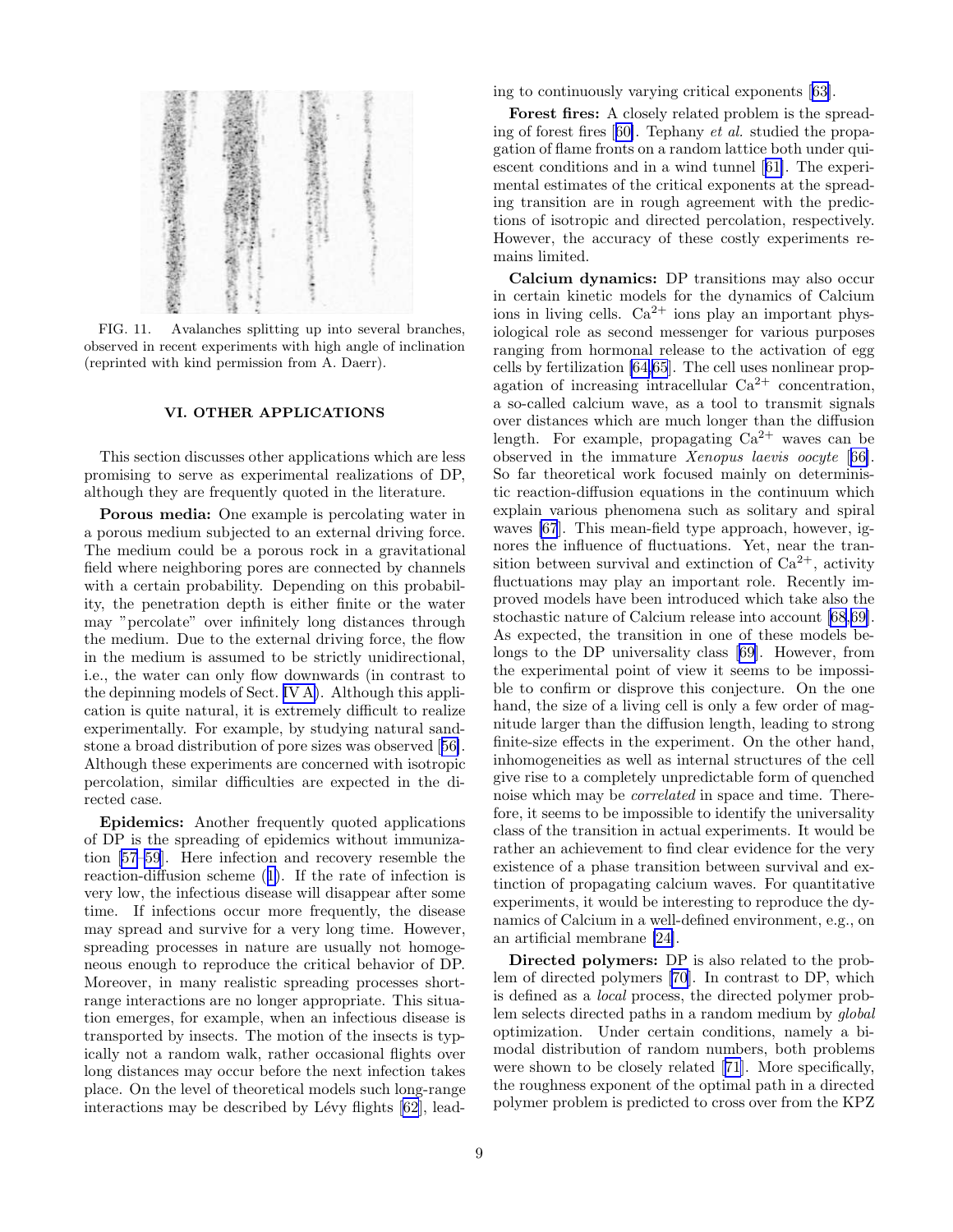<span id="page-9-0"></span>value 2/3 to the DP value  $\nu_{\parallel}/\nu_{\perp} \simeq 0.63$  at the transition point. Directed polymers were used to describe the propagation of cracks[[72](#page-12-0)]. However, it is rather unlikely that crack experiments can reproduce the tiny crossover from KPZ to DP.

Turbulence: Finally, DP has also been considered as a toy model for turbulence. According to Ref. [\[5](#page-11-0)], the front between turbulent and laminar flow should exhibit the critical behavior of DP. For example, the velocity of the front should scale algebraically with a combination of DP exponents. However, these predictions are based rather on heuristic arguments than on rigorous results. In fact, in many respects turbulent phenomena show a much richer behavior than DP.

### VII. CONCLUSIONS

Directed percolation has kept theoretical physicists fascinated since more than forty years. Several reasons make directed percolation so appealing. First of all, DP is a very simple model in terms of its dynamic rules. Nevertheless, the DP phase transition turns out to be highly nontrivial. In fact, DP belongs to the very few critical phenomena which have not yet been solved exactly in one spatial dimension. Therefore, the critical exponents are not yet known analytically. High-precision estimates indicate that they might be given rather by irrational than by simple fractional values.

Moreover, DP is extremely robust. It stands for a whole universality class of phase transitions from a fluctuating phase into an absorbing state. In fact, a large variety of models displays phase transitions belonging to the DP universality class. Thus, on the theoretical level, DP plays the role of a standard universality class similar to the Ising model in equilibrium statistical mechanics.

In spite of its simplicity, no experiment is known confirming the values of the critical exponents quantitatively. An exception may be the wetting experiment performed by Buldrey et al. where the value of the roughness exponent  $\alpha$  coincides with  $\nu_{\perp}/\nu_{\parallel}$  within less than 10%. However, since the results of similar experiments are scattered over a wide range, further experimental effort would be needed in order to confirm the existence of DP in this type of systems.

Apart from difficulties to realize a non-fluctuating absorbing state, a fundamental problem of DP experiments is the emergence of quenched disorder due to certain inhomogeneities of the system. Depending on the type of disorder, even weak inhomogeneities might obscure or even destroy the DP transition. Therefore, the most promising experiments are those where quenched disorder is irrelevant on large scales. This is the case, for example, in wetting experiments (Sect. [IV A](#page-3-0)) and systems of flowing granular matter (Sect. [V](#page-6-0)).

In spite of all these difficulties, many physicists believe

that DP should have a counterpart in reality, mostly because of its simplicity and robustness. Therefore, Grassbergers message remains valid: The experimental realization of DP is an outstanding problem of top priority.

Acknowledgements: I would like to thank R. Dickman for carefully reading the manuscript. I would also like to thank A. Daerr and O. Biham for fruitful suggestions and discussions.

### APPENDIX A: QUENCHED DISORDER

On a coarse-grained scale the temporal evolution of a DP process without quenched disorder is described by the Langevin equation[[6\]](#page-11-0)

$$
\partial_t \rho = a\rho - \lambda \rho^2 + D\nabla^2 \rho + \sqrt{\rho} \zeta, \qquad (A1)
$$

where  $\zeta(\mathbf{x}, t)$  denotes an uncorrelated Gaussian noise:

$$
\langle \zeta(\mathbf{x},t)\zeta(\mathbf{x}',t')\rangle = \Gamma \delta^d(\mathbf{x}-\mathbf{x}')\delta(t-t'). \tag{A2}
$$

The noise  $\zeta(\mathbf{x}, t)$  represents the *intrinsic* fluctuations of the DP process due to the stochastic nature of the dynamic rules. The parameter a controls the rate for offspring production and can be thought of as a being measure of the percolation probability  $p - p_c$ .

Quenched disorder may be introduced by random variations of the parameter  $a$ , i.e., by adding another noise field  $\eta$ :

$$
a \to a + \eta \,. \tag{A3}
$$

Thus, the resulting Langevin equation reads

$$
\partial_t \rho = a\rho - \lambda \rho^2 + D\nabla^2 \rho + \sqrt{\rho}\zeta + \rho \eta. \tag{A4}
$$

The noise  $\eta$  is quenched in the sense that quantities like the particle density are averaged over many independent realizations of the intrinsic noise  $\zeta$  while the disorder field  $\eta$  is kept fixed. In the following we distinguish three different types of quenched disorder:

- A. Spatially quenched disorder  $\eta_s(\mathbf{x})$ .
- B. Temporally quenched disorder  $\eta_t(t)$ .
- C. Spatio-temporally quenched disorder  $\eta_{st}(\mathbf{x}, t)$ .

These variants of quenched disorder differ in how far they affect the critical behavior of DP. In the following we review some of the main results.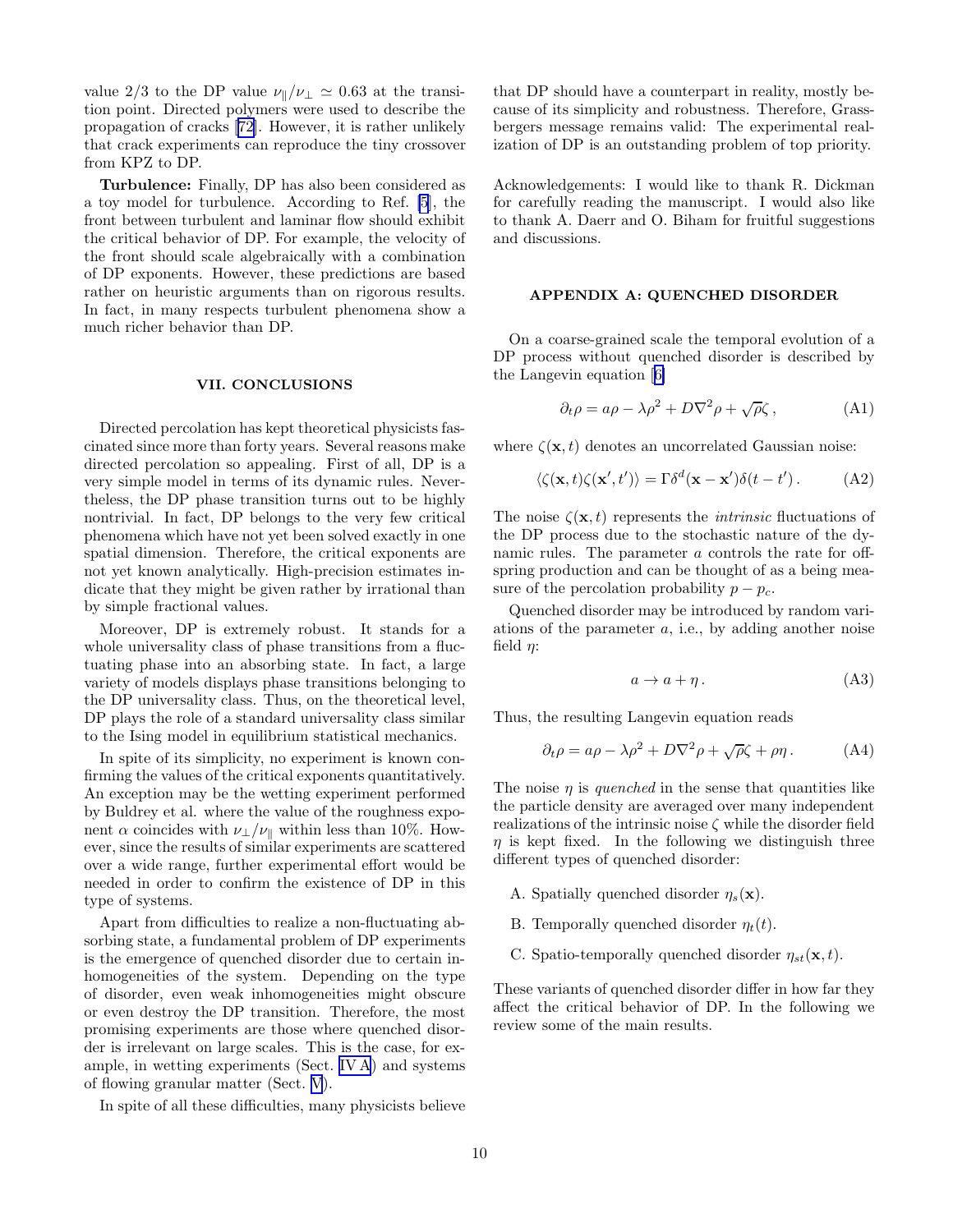### A. Spatially quenched disorder

<span id="page-10-0"></span>For spatially quenched disorder, the noise field  $\eta$  is defined through the correlations

$$
\overline{\eta_s(\mathbf{x})\eta_s(\mathbf{x}')} = \gamma \,\delta^d(\mathbf{x} - \mathbf{x}'),\tag{A5}
$$

where the bar denotes the average over independent realizations of the disorder field (in contrast to averages  $\langle \ldots \rangle$  over the intrinsic noise  $\zeta$ ). The parameter  $\gamma$  is an amplitude which controls the intensity of disorder. In order to find out whether this type of noise affects the critical behavior of DP, let us consider the properties of the Langevin equation under the scaling transformation

$$
\mathbf{x} \to \Lambda \mathbf{x} \,, \qquad t \to \Lambda^z t \,, \qquad \rho \to \Lambda^{-\chi} \rho \,, \tag{A6}
$$

where  $\Lambda$  is a dilatation factor while  $z = \nu_{\parallel}/\nu_{\perp}$  and  $\chi = \beta/\nu_{\perp}$  are the critical exponents of DP. In absence of quenched disorder, the Langevin equation turns out to be invariant under rescaling if

$$
z = 2
$$
,  $\chi = 2$ ,  $a = 0$ ,  $d = d_c$ , (A7)

where  $d_c = 4$  is the upper critical dimension of DP. These values are consistent with the DP mean field exponents  $\beta = 1, \nu_{\perp} = 1/2$ , and  $\nu_{\parallel} = 1$ , which are valid in  $d \geq 4$ dimensions. Checking the scaling behavior of the additional term  $\rho\eta_s$  in Eq. [\(A4\)](#page-9-0) at the critical dimension, we observe that it scales as

$$
\rho \eta_s \to \Lambda^{-d_c/2 - \chi} \rho \eta_s \,, \tag{A8}
$$

i.e., spatially quenched disorder is a marginal perturbation. Therefore, it may seriously affect the critical behavior at the transition.

The same result is obtained by considering the fieldtheoretic action. Without quenched noise, DP is described by the action of Reggeon field theory[[74](#page-12-0)]

$$
S_0 = \int d^d x \int dt \,\overline{\psi} \Big[ \partial_t - a - D\nabla^2 + g(\psi - \overline{\psi}) \Big] \psi \quad \text{(A9)}
$$

where  $\psi(\mathbf{x}, t)$  represents the local particle density while  $\bar{\psi}(\mathbf{x}, t)$  denotes the Martin-Siggia-Rosen response field. As shown by Janssen [\[75](#page-12-0)], spatially quenched noise can be taken into account by adding the term

$$
S = S_0 + \gamma \int d^d x \left[ \int dt \,\bar{\psi}\psi \right]^2.
$$
 (A10)

By simple power counting we can prove that this additional term is indeed a marginal perturbation. Janssen showed by a field-theoretic analysis that the stable fixed point is shifted to an unphysical region, leading to runaway solutions of the flow equations in the physical region of interest. Therefore, spatially quenched disorder is expected to crucially disturb the critical behavior of DP. The findings are in agreement with earlier numerical results by Moreira and Dickman[[76\]](#page-12-0) who reported non-universal logarithmic behavior instead of power laws. Later Cafiero et al. [[77\]](#page-12-0) showed that DP with spatially quenched randomness can be mapped onto a non-Markovian spreading process with memory, in agreement with previous results.

From a more physical point of view, spatially quenched disorder in 1+1 dimensional systems was studied by Webman *et al.* [[8\]](#page-11-0). It turns out that even very weak randomness drastically modifies the phase diagram. Instead of a single critical point one obtains a whole phase of very slow glassy-like dynamics. The glassy phase is characterized by non-universal exponents which depend on the percolation probability and the disorder amplitude. For example, in a supercritical 1+1 dimensional DP process without quenched disorder the boundaries of a cluster propagate at constant velocity v. However, in the glassy phase v decays algebraically with time. The corresponding exponent turns out to vary continuously with the mean percolation probability. The power-law behavior is due to 'blockages' at certain sites where the local percolation probability is small. Similarly, in the subcritical edge of the glassy phase, the spreading agent becomes localized at sites with high percolation probability. In  $d > 1$ , however, numerical simulations indicate that a glassy phase does not exist.

### B. Temporally quenched disorder

Temporally quenched disorder is defined by the correlations

$$
\overline{\eta_t(t)\eta_t(t')} = \gamma \,\delta(t - t')\,. \tag{A11}
$$

In this case the additional term scales as a relevant perturbation  $\rho \eta_t \to \Lambda^{-z/2-\chi} \rho \eta_t$ . Therefore, we expect the critical behavior and the associated critical exponents to change entirely. In the field-theoretic formulation this corresponds to adding a term of the form

$$
S = S_0 + \gamma \int dt \left[ \int d^d x \,\bar{\psi}\psi \right]^2 \tag{A12}
$$

The influence of spatio-temporally quenched disorder was investigated in detail by I. Jensen [\[78](#page-12-0)]. Employing series expansion techniques he demonstrated that the three exponents  $\beta, \nu_{\perp}, \nu_{\parallel}$  vary continuously with the disorder strength. Thus the transition no longer belongs to the DP universality class. A field-theoretic explanation of these findings is still missing.

### C. Spatio-temporally quenched disorder

For spatio-temporally quenched disorder, the noise field  $\eta$  is uncorrelated in both space and time: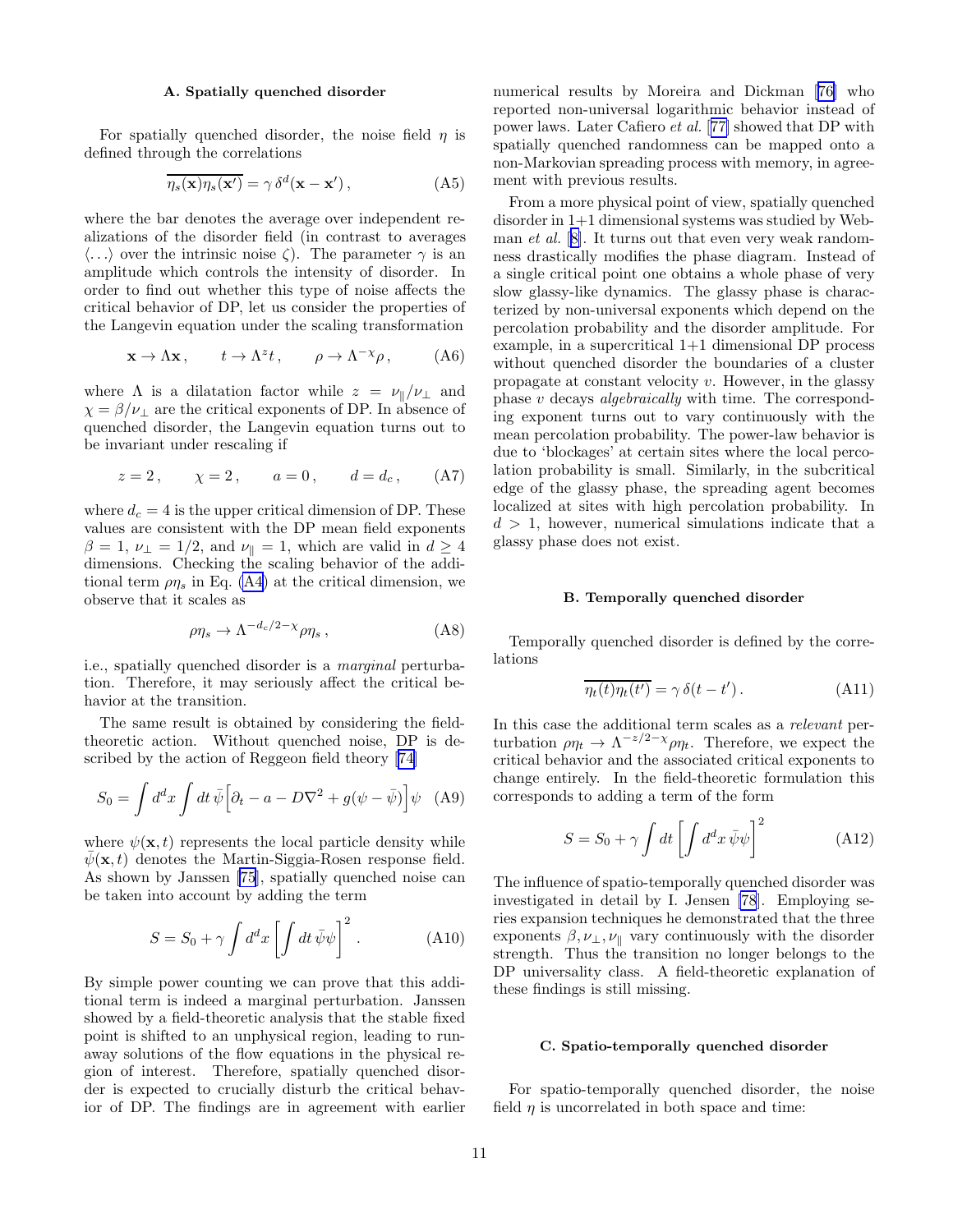<span id="page-11-0"></span>
$$
\overline{\eta_{st}(\mathbf{x},t)\eta_{st}(\mathbf{x}',t')} = \gamma \,\delta^d(\mathbf{x}-\mathbf{x}')\delta(t-t')\,. \tag{A13}
$$

In Reggeon field theory, this would correspond to the addition of the term

$$
S = S_0 + \gamma \int d^d x dt \left[ \bar{\psi}\psi \right]^2 \tag{A14}
$$

which is an *irrelevant* perturbation. Spatio-temporally quenched disorder is expected in systems where each time step is associated with a new set of spatial degrees of freedom. Examples include water in porous media subjected to a gravitational field as well as flowing sand on an inclined plane. In these systems the critical behavior of DP should remain valid on large scales.

- [1] J. Marro and R. Dickman, *Nonequilibrium phase transitions in lattice models*, Cambridge University Press, Cambridge (1999).
- [2] W. Kinzel, in *Percolation Structures and Processes*, ed. G. Deutscher, R. Zallen, and J. Adler, Ann. Isr. Phys. Soc. 5 (Adam Hilger, Bristol, 1983), p. 425.
- [3] R. M. Ziff, E. Gulari, and Y. Barshad, Phys. Rev. Lett. 56, 2553 (1986).
- [4] L. H. Tang and H. Leschhorn, Phys. Rev. A 45, R8309 (1992).
- [5] Y. Pomeau, Physica **D 23**, 3 (1986).
- [6] H. K. Janssen, Z. Phys. **B 42**, 151 (1981); P. Grassberger, Z. Phys. B 47, 365 (1982).
- [7] P. Grassberger, *Directed percolation: results and open problems*, preprint WUB 96-2 (1996), unpublished.
- [8] I. Webman, D. ben-Avraham, A. Cohen, and S. Havlin, Phil. Mag. B 77, 1401 (1998).
- [9] S. R. Broadbent and J. M. Hammersley, Proc. Camb. Phil. Soc. 53, 629 (1957).
- [10] D. Stauffer and A. Aharony, *Introduction to Percolation Theory* (Taylor & Francis, London, 1992).
- [11] E. Domany and W. Kinzel, Phys. Rev. Lett. 53, 311 (1984).
- [12] T. E. Harris, Ann. Prob. 2, 969 (1974).
- [13] T. M. Liggett, *Interacting Particle Systems*, Academic Press, London (1985).
- [14] P. Grassberger and K. Sundermeyer, Phys. Lett. 77 B, 220 (1978). J. L. Cardy and R. L. Sugar, J. Phys. A 13, L423 (1980); H. K. Janssen, Z. Phys. B 42, 151 (1981).
- [15] G. Grinstein, Z. W. Lai, and D. A. Browne, Phys. Rev. A 40, 4820 (1989).
- [16] P. Meakin, J. Chem. Phys. **93**, 2903 (1990).
- [17] I. Jensen, H. C. Fogedby, and R. Dickman, Phys. Rev. A 41, 3411 (1990).
- [18] C. A. Voigt and R. M. Ziff, Phys. Rev. E 56, R6241 (1997).
- [19] T. Aukrust, D. A. Browne, and I. Webman, Phys. Rev. A 41, 5294 (1990).
- [20] Currently the most precise estimates for the DP expo-

nents are given in: I. Jensen, [cond-mat/9906036](http://arxiv.org/abs/cond-mat/9906036) (unpublished).

- [21] I. Jensen, Phys. Rev. **A 45**, R563 (1992).
- [22] M. Ehsasi, M. Matloch, O. Frank, J. H. Block, K. Christmann, F. S. Rys, and W. Hirschwald, J. Chem. Phys. 91, 4949 (1989).
- [23] R. M. Eiswirth, K. Krischer, and G. Ertl, Appl. Phys. A 51, 79 (1990).
- [24] R. Dickman, private communication.
- [25] J. Wintterlin, S. Völkening, T. V. W. Janssens, T. Zambelli, and G. Ertl, Science 278, 1931 (1997).
- [26] H. Hinrichsen, Phys. Rev. **E 55**, 219 (1997).
- [27] T. Zambelli, J. Wintterlin, J. Trost, and G. Ertl, Science 273, 1688 (1996).
- [28] A. L Barabási and H.E. Stanley, Fractal concepts in surface growth, Cambridge University Press, U.K. (1995).
- [29] F. Family and T. Vicsek, J. Phys. A 18, L75 (1985).
- [30] S. V. Buldyrev, A. L. Barabási, F. Caserta, S. Havlin, H. E. Stanley, and T. Vicsek, Phys. Rev. A 45, R8313 (1992).
- [31] M. Kardar, G. Parisi, and Y.-C. Zhang, Phys. Rev. Lett. 56, 889 (1986).
- [32] T. Halpin-Healy and Y.-C. Zhang, Phys. Rep. 254, 215 (1995).
- [33] T. Nattermann, S. Stepanow, and L. H. Tang, Journal de Phys. II 2, 1483 (1992).
- [34] H. A. Makse, S. Buldyrev, H. Leschhorn, and H. E. Stanley, Europhys. Lett. 41, 251 (1998).
- [35] S. V. Buldyrev, A. L. Barabási, S. Havlin, J. Kertész, H. E. Stanley, and H. S. Xenias, Physica A 191, 220 (1992).
- [36] A. Dougherty and N. Carle, Phys. Rev. E 58, 2889 (1998).
- [37] R. Albert, A. L. Barabási, N. Carle, and A. Dougherty Phys. Rev. Lett. 81, 2926 (1998).
- [38] J. Kertész and D. E. Wolf, Phys. Rev. Lett.  $62$ , 2571 (1989).
- [39] C. Lehner, N. Rajewsky, D. E. Wolf and J. Kertész, Physica A 164, 81 (1990).
- [40] A. Toom, J. Stat. Phys. 74, 91 (1994); *ibid* 74, 111 (1994).
- [41] U.C. Täuber, M.J. Howard, and H. Hinrichsen, Phys. Rev. Lett. 80, 2165 (1998); Y.Y. Goldschmidt, Phys. Rev. Lett. 81, 2178 (1998); Y.Y. Goldschmidt, H. Hinrichsen, M.J. Howard, and U.C. Täuber, Phys. Rev.  $E$ 59, 6381 (1999); H.K. Janssen, [cond-mat/9901188.](http://arxiv.org/abs/cond-mat/9901188)
- [42] J.M. López and H.J. Jensen, Phys. Rev. Lett. 81, 1734 (1998).
- [43] T. Sams, K. Sneppen, M. H. Jensen, C. Ellegaard, B. E. Christensen, and U. T. Thrane, Phys. Rev. Lett. 79, 313 (1997).
- [44] U. Alon, M.R. Evans, H. Hinrichsen and D. Mukamel, Phys. Rev. Lett. 76, 2746 (1996);.
- [45] U. Alon, M.R. Evans, H. Hinrichsen and D. Mukamel, Phys. Rev. E 57, 4997 (1998).
- [46] H. Hinrichsen and G. Odor, Phys. Rev. Lett.  $82,1205$ (1999); Phys. Rev. E 60, 3842 (1999).
- [47] suggested by O. Biham, private communication.
- [48] S. Douady and A. Daerr, in *Physics of Dry Granular Media*, H. J. Herrmann *et al.*, eds., p. 339, Kluwer Academic Publishers, NY (1998).